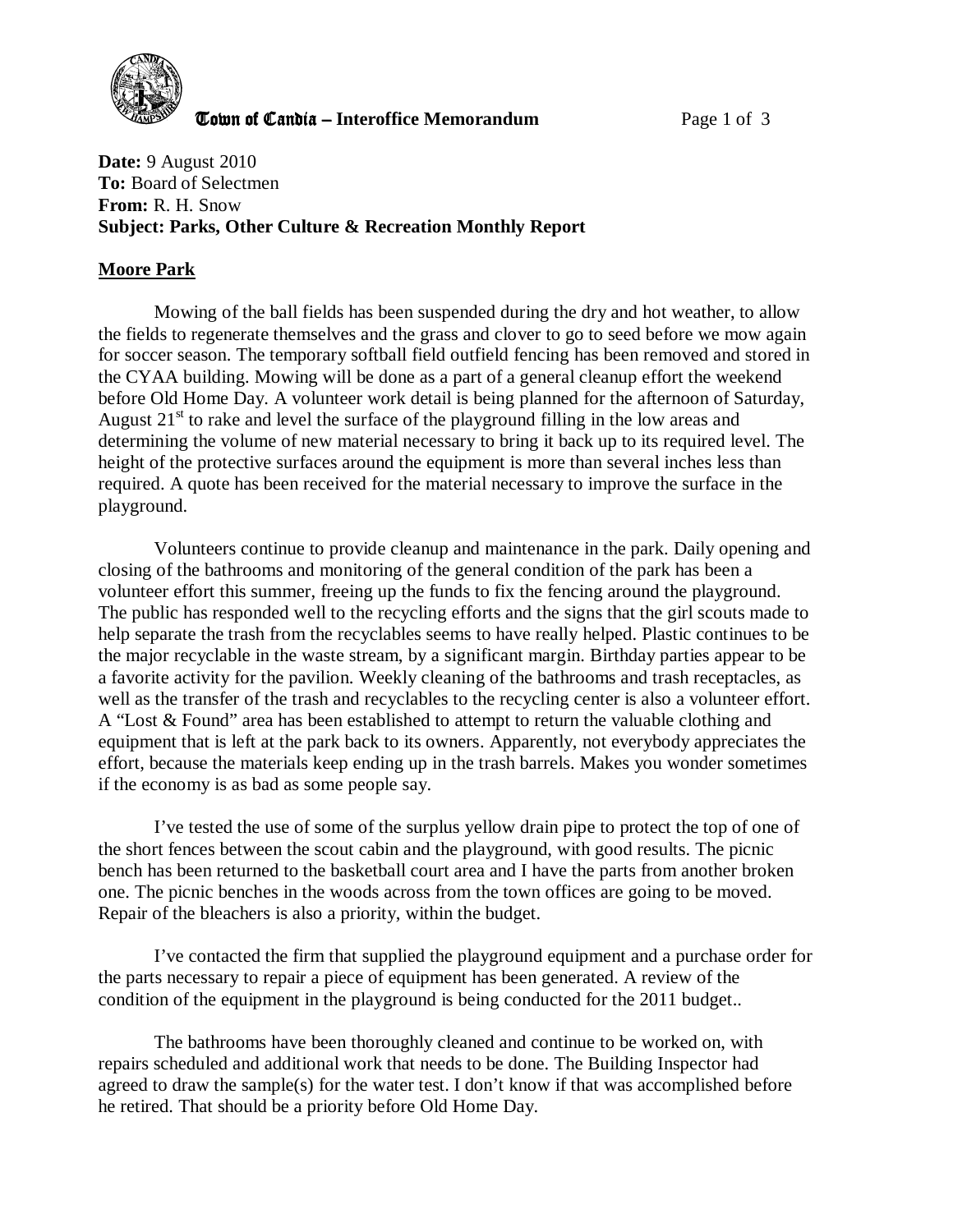

**The UR CANDISH CANDISH CONTROVER CONTROLLER TO VALUE 2018** Page 2 of 3

#### **Save the Trees Campaign**

I've put up some no parking signs to encourage people not to park their vehicles under the trees in the front of the park. Bill Cooper brought a couple loads of wood chips to use under the trees in the front of the park. More loads are needed and welcomed. The area has been seeded to white clover. Some of the red clover that was seeded last year is finally starting to show up.

### **Skateboard Park**

 I've removed the remaining wooden structures from the park. A new source for concrete ramps is being sought. I'm still planning to move and install telephone poles as parking barriers and drainage channelization devices. I have a quote for sealcoating the park surface from the vendor that just did the library parking lot. Donors have volunteered to pay for half the cost. The road agent cleared some trees and brush from the area between the salt shed and the skateboard park, opening up the area. I'm surprised, but also pleased at the small amount of trash that showed up in the underbrush. I did find some valuable materials left over from past ball field projects that will be reused. The brush pile around the leach field vent pipe has now been moved over to get it away from the skateboard park and to better serve its original purpose of protecting the pipe.

It's amazing the number and diversity of young people and families that use the skateboard park. On any given day, you're as likely to see preschool children riding their bikes while their parents watch, as you are to see teenagers doing tricks.

#### **Summer Recreation Program**

No applicants signed up for the program, so there will again be no program this summer. I'm working with the vendor to identify the amount necessary to appropriate next year to provide a subsidy for the program. I'm soliciting information from the public about why the program doesn't appear to be viable.

#### **Old Home Day Celebration**

The Old Home Day Committee continues to meet and I'm attending their meetings whenever possible. I am in the process of getting a sign for the park honoring, in some fashion, the donation of the property by Henry W. Moore. The Historical Society is helping with research. Old Home Day will also be used as an opportunity to recognize the value of our local volunteers and their efforts for the town. A general cleanup of the park will be done before the event.

## **Continuing Concerns, Issues and Questions**

The parking area between the skateboard park and the town office parking lot by the police department was further improved last year by the Road Agent, opening up the area for